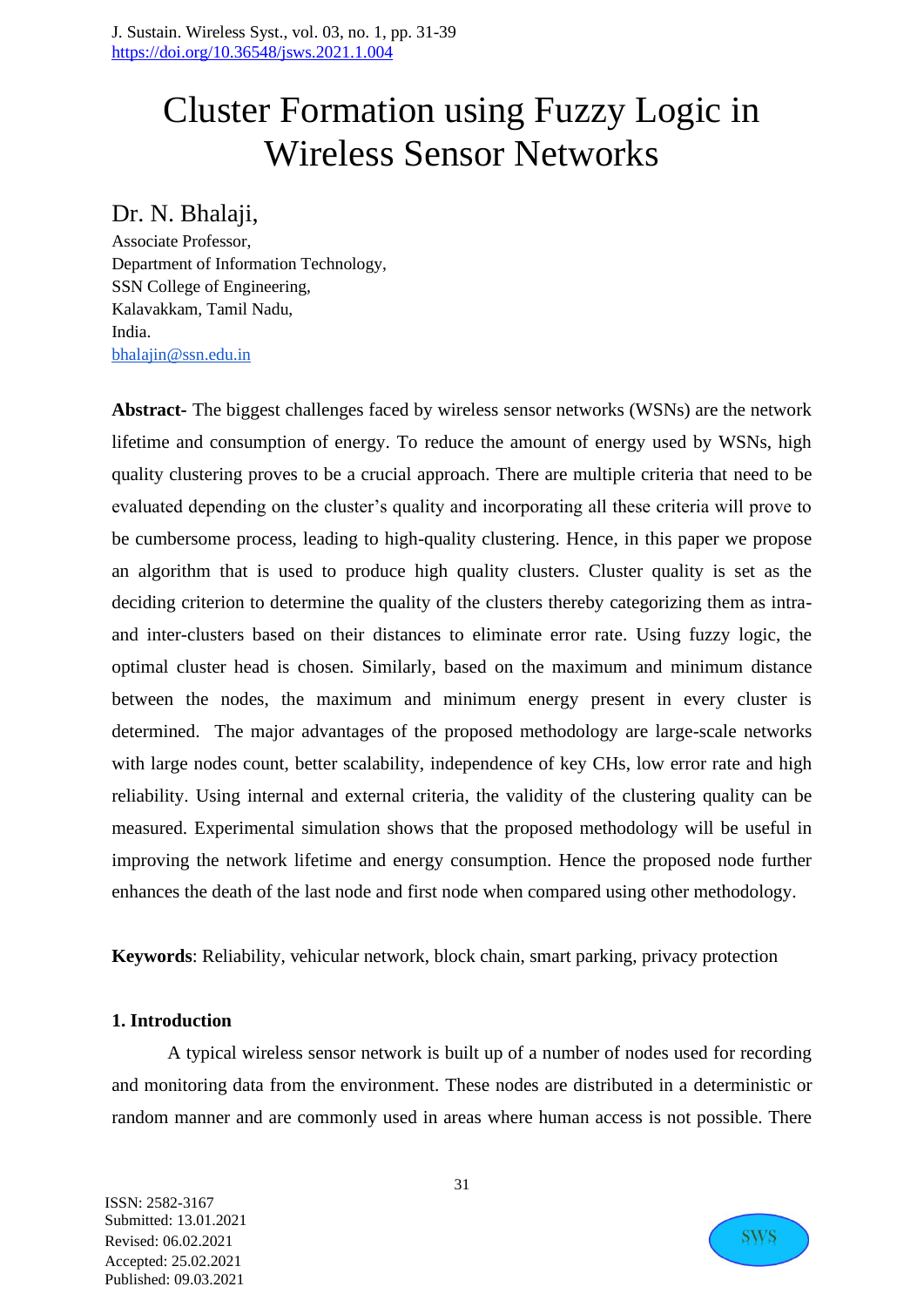are a high number of nodes present within a particular WSN region and they are charged using energy [1]. Hence network lifetime and energy consumption proves to be the biggest challenges faced by the WSNs. The nodes are used to collect information from the environment and sent it to the base station where it is further processing [2-3]. To transmit the information, many algorithms and methodologies are recommended based on single-hop and multiple-hop. Fig.1 depicts the two hops used to transmit data between the WSN node and the base station (BS). Controlling traffic, military areas, status of sensitive patients and monitoring forest fires are some of the major applications where wireless sensor nodes are commonly used [4]. The key factors that have an influence on the WSN design are reliability, hardware limitations, costs, scalability, fault tolerance, energy consumption and transmission environment [5]. Routing and clustering are the two methodologies commonly used to increase the WSN's lifetime. Based on a set of common attributes, a batch of sensors is placed during clustering. One node in every cluster is chosen to be the Cluster Head (CH). A CH is used to gather the data from each node in the cluster and transmit it to the higher level Cluster head or the Base Station (BS), according to the type of transmission it follows. Fig.2 shows the process of clustering in WSN [6].



**Fig.1.** Single Loop and Multi Loop Data Transfer in WSN

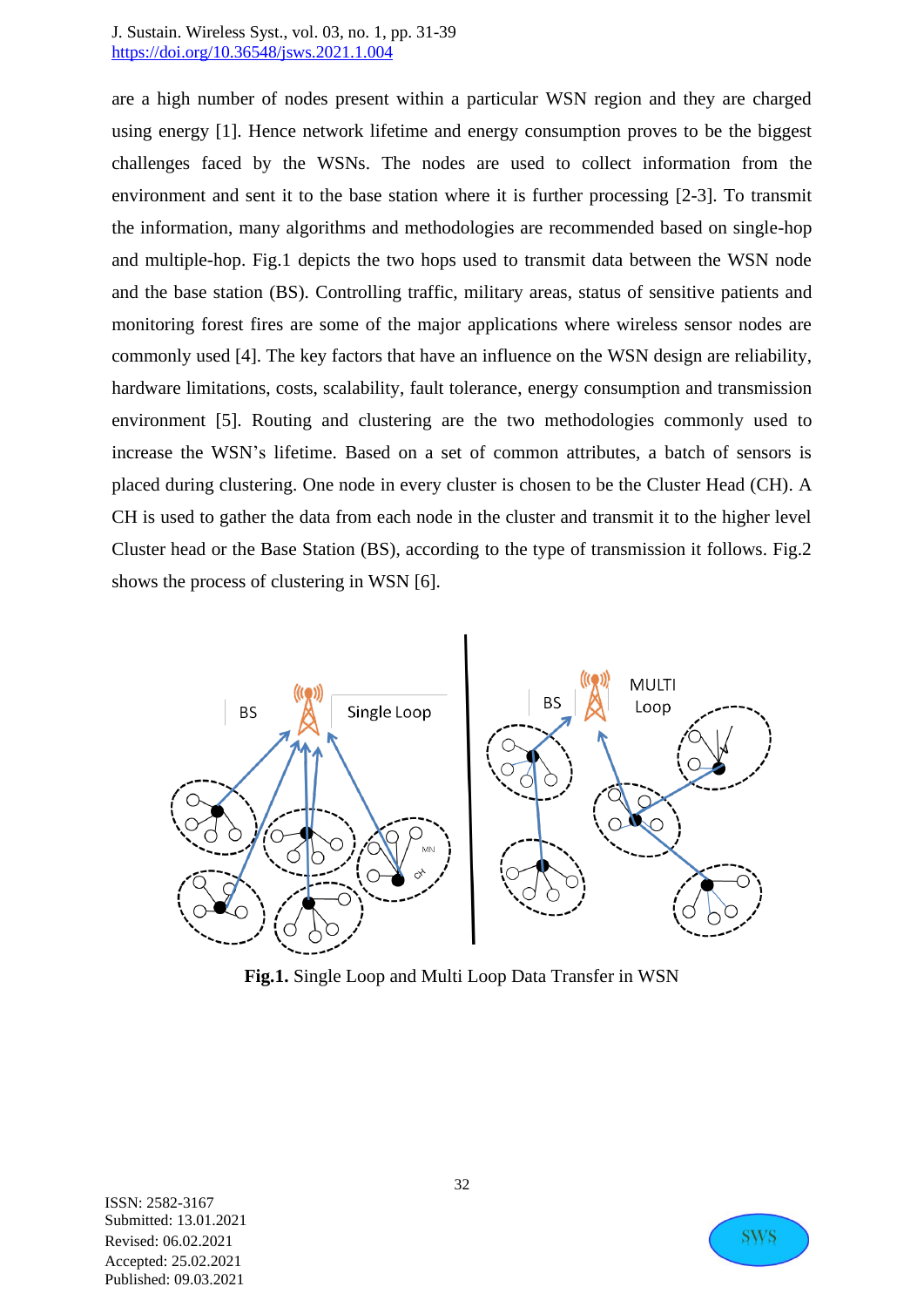

**Fig.2.** Clustering in a WSN

The quality of clusters present in a cluster is the crucial challenge faced during clustering. In a cluster, the data present must be close to each other such that the clusters are adequately separated in order to reduce overlapping. Clustering can be accomplished by a number of methods such as density-based clustering, grid-based clustering, spectral clustering, partition-based clustering and hierarchical clustering. Single-hop transmission and multiple hop transmission have an effect on energy constraint. The proposed work has a number of advantages that overcome the drawbacks of the previously existing methods. Using the proposed methodology, LND and FND parameters are improved along with increased network lifetime and reduced energy consumption. Similarly, improvement in selection of cluster sensors, C-means clustering and intra-cluster and inter-cluster distances are also observed. To identify and segregate clusters in high and low-density areas, new criterion is established which can be used to strike a balance in the energy consumption utilized by the clusters of a particular node [7]. The proposed work can be used in large-scale networks where a high count of nodes is used. The rest of this paper is organised as follows: the related work is summarized in Section 2 and Section 3 explains the working of the proposed work. Section 4 shows analysis of the results recorded and a conclusion is drawn in Section 5, along with future scope for the proposed work.

#### **2. Related Work**

The LEACH [8] protocol is one of the biggest WSN clustering methods that is used to improve the network lifetime of the node. It is a single-hop, distributed, probabilistic and hierarchical protocol that will work on power distribution across all the nodes associated with

ISSN: 2582-3167 Submitted: 13.01.2021 Revised: 06.02.2021 Accepted: 25.02.2021 Published: 09.03.2021

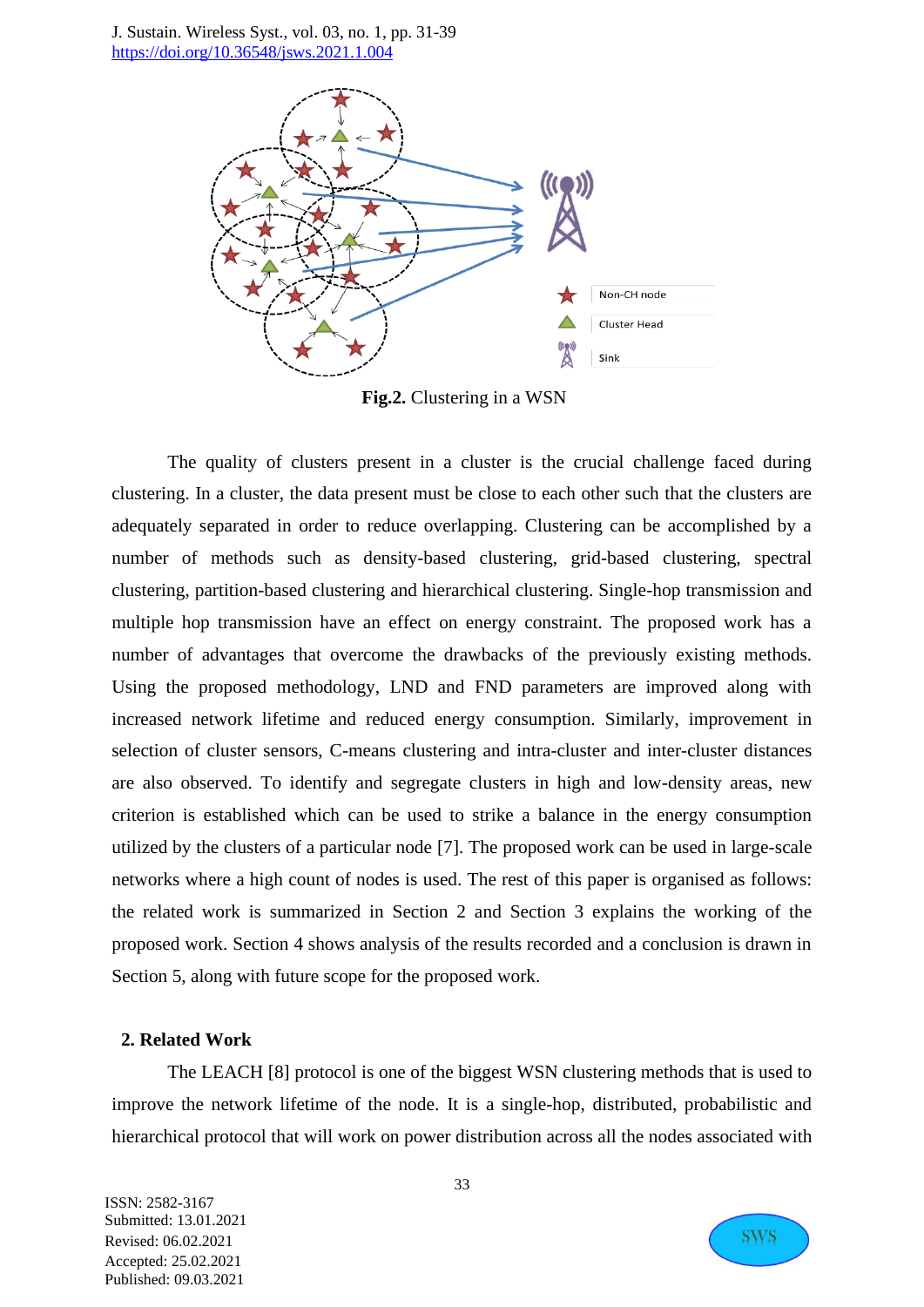the WSN. Data aggregation is used to reduce the amount of energy used by reducing the messages that are transmitted. The advanced version of LEACH is PEGASIS [9] which uses the method forming a chain of connection between the sensors. Here, every node in a particular chain is connected to a particular chain and only one node in the chain is used to transfer data to the base station. Another energy-efficient clustering protocol is TEEN clustering protocol which operates on multi-hop transmission. The drawback with this approach was that it did not optimize energy consumption using the appropriate distribution. In this methodology, energy consumption is not distributed accurately. There are many other similar protocols such as HUCL, PECRP, SONS, CBL, PSO-C, O-LEACH, LEACH-SWDN, BARC [10], CACH, LLACA and EECF [11] which show an increase in network lifetime and reduction in power consumption. Another algorithm is ERA which uses inter-cluster distance and residual node energy to form clusters. Genetic algorithm is implemented in GADA-LEACH and multi-hop data aggregation [12] is used as the clustering protocol in CBCCP [13]. It shows significant reduction in energy consumption and data transmission. To obtain better topology, to increase load balancing, data aggregation, scalability, error tolerance and network lifetime, clustering proves to be an efficient algorithm [14-15].

## **3. Proposed Methodology**

## **3.1. Network model**

In a square area of dimensions  $n^*n$ , there are N sensor nodes in the proposed high quality clustering algorithm. Each sensor has a different energy which will not be able removed or added on deployment. Once the sensors have drained their energy, they can be recharged. The location of these sensors is identified by the BS. When a message is being transmitted, media access control (MAC) is used to prevent interruptions from occurring. The following assumptions are made in this work:

- Global positioning system is used to determine the positions of the node using positioning algorithms
- The power, memory and energy of the BS are infinite.
- Wireless communication is found to be symmetrical between the nodes
- BS is situated away from the node's location which is different for different situations.

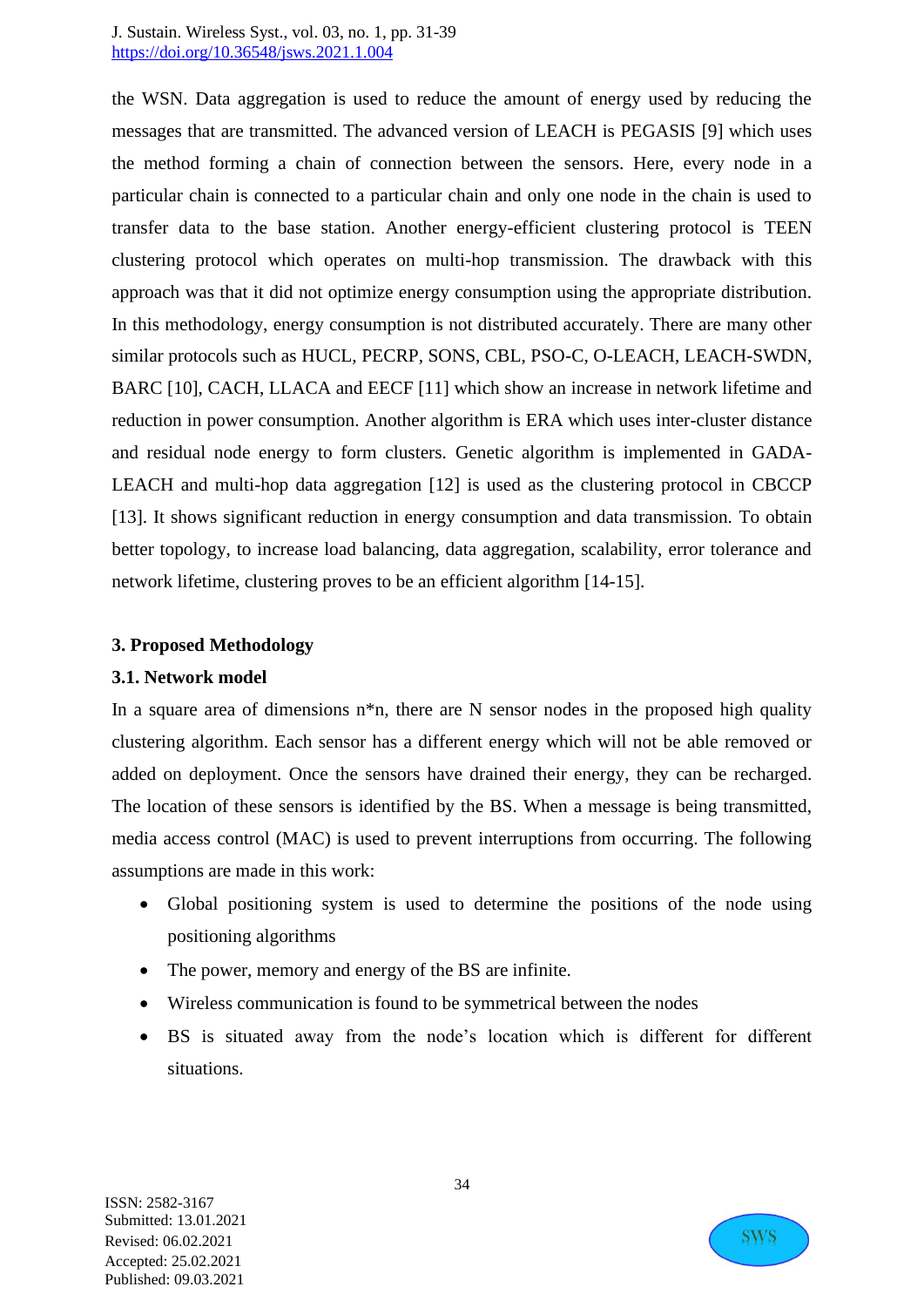### **3.2. Radio model**

Depending on the distance between receiver and transmitter, the radio model locates the shortest distance which is known as the crossover distance, in the proposed method. The transmission power can be represented as:

$$
p_{tr} = \frac{P_t G_t G_r \lambda^2}{(4\pi\lambda)^2} \tag{1}
$$

where  $G_t$ ,  $P_t$  and  $\lambda$  are the transmission antenna gain, power and wavelength of the signal. When the receiver is located at a greater distance when compared with the crossover distance, the transmission power is represented as:

$$
P_{tr} = \frac{P_t G_t G_r h_t^2 h_r^2}{d^4} \tag{2}
$$

where  $h_r$  and  $h_t$  indicate the receiver and transmitter antenna heights.

#### **3.3. Energy model**

To determine the energy consumption, Heinzelman energy model is used to get 'n' bit message at 'd' meters distance as represented below:

$$
\begin{cases} E_c(n,d) = n \left( E_{energy} + \varepsilon_{fs} d^2 \right), d < d_c \\ E_c(n,d) = n \left( E_{energy} + \varepsilon_{mp} d^2 \right), d < d_c \end{cases} \tag{3}
$$

The energy consumption that is necessary to obtain a m-bit message at a distance of d meters as shown in the equation:

$$
E_c = mE_{elect} \tag{5}
$$

where  $\varepsilon_{mp}$  and  $\varepsilon_{fs}$  vary according to the sender's noise shape and sensitivity.

In C-means algorithm, choosing the C-parameter is the crucial challenge. In [15] a methodology where Fuzzy logic is used to choose the CH based on unequal clustering. There are three criteria that play a crucial role they are degree of the node, distance to the BS and residual energy of the node. Using fuzzy interference system, the final CH is chosen. There are many methodologies based on fuzzy logic to determine optimal CH selection. When compared with previously existing traditional method, there is significant improvement in the development of these methodologies. However the purpose of the proposed work is to take into consideration the cluster density of both intra and inter- cluster along with the other criteria. Hence the routing process will commence after quality and accuracy of the clusters are determined. In order to optimize cluster quality and network lifetime, a high-quality clustering algorithm using fuzzy logic is proposed in this paper. There are a number of

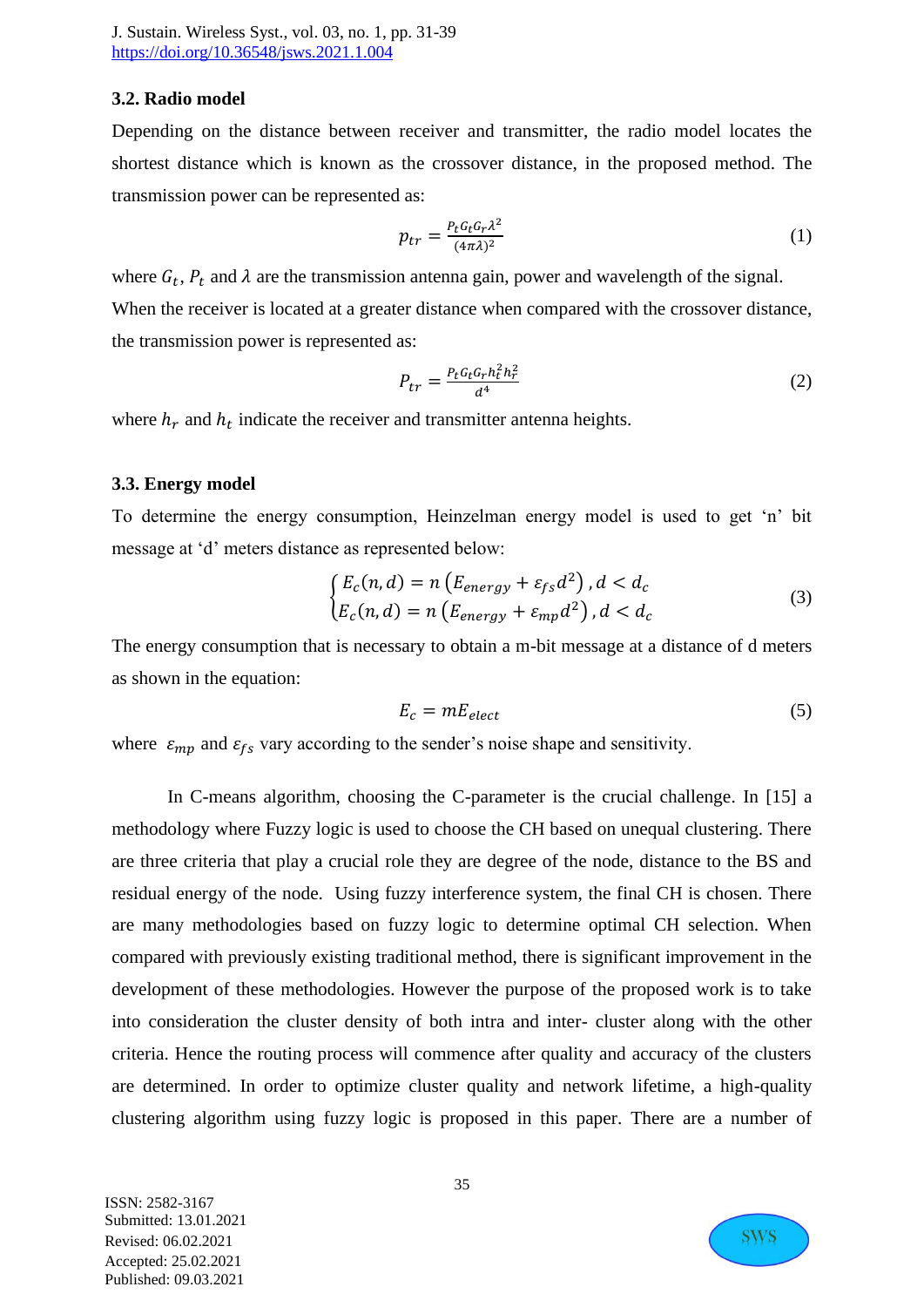qualities to measure the cluster quality. Both the intra-cluster and inter-cluster will be better when the criteria is low. Hence in our criteria, the nodes are initially arranged in clusters as shown in Fig.3.



**Fig.3** Node Distribution in Clusters

## **4. Results and Discussion**

A comparison of the proposed work with previously existing methodologies is observed in Fig.4. It is observed that LND and FND metrics are improved significantly using the proposed high quality cluster selection methodology. To reduce the energy consumption, it is important to choose the right CH in a WSN. This is especially the case when selecting a CH in an overall cluster coverage and an area of high density resulting in reduced energy consumption and increased network lifetime. When a CH is chosen from a high-density area, it indicates that the distance between the CH and sensors will improve the network efficiency. Fig.5 indicates a typical random distribution of nodes which shows that there is higher number of nodes in certain areas of the network when compared with other areas. Hence it is a wiser option to pick a node from high density area.



**Fig.4.** LND and FND metrics for various Methodologies

ISSN: 2582-3167 Submitted: 13.01.2021 Revised: 06.02.2021 Accepted: 25.02.2021 Published: 09.03.2021

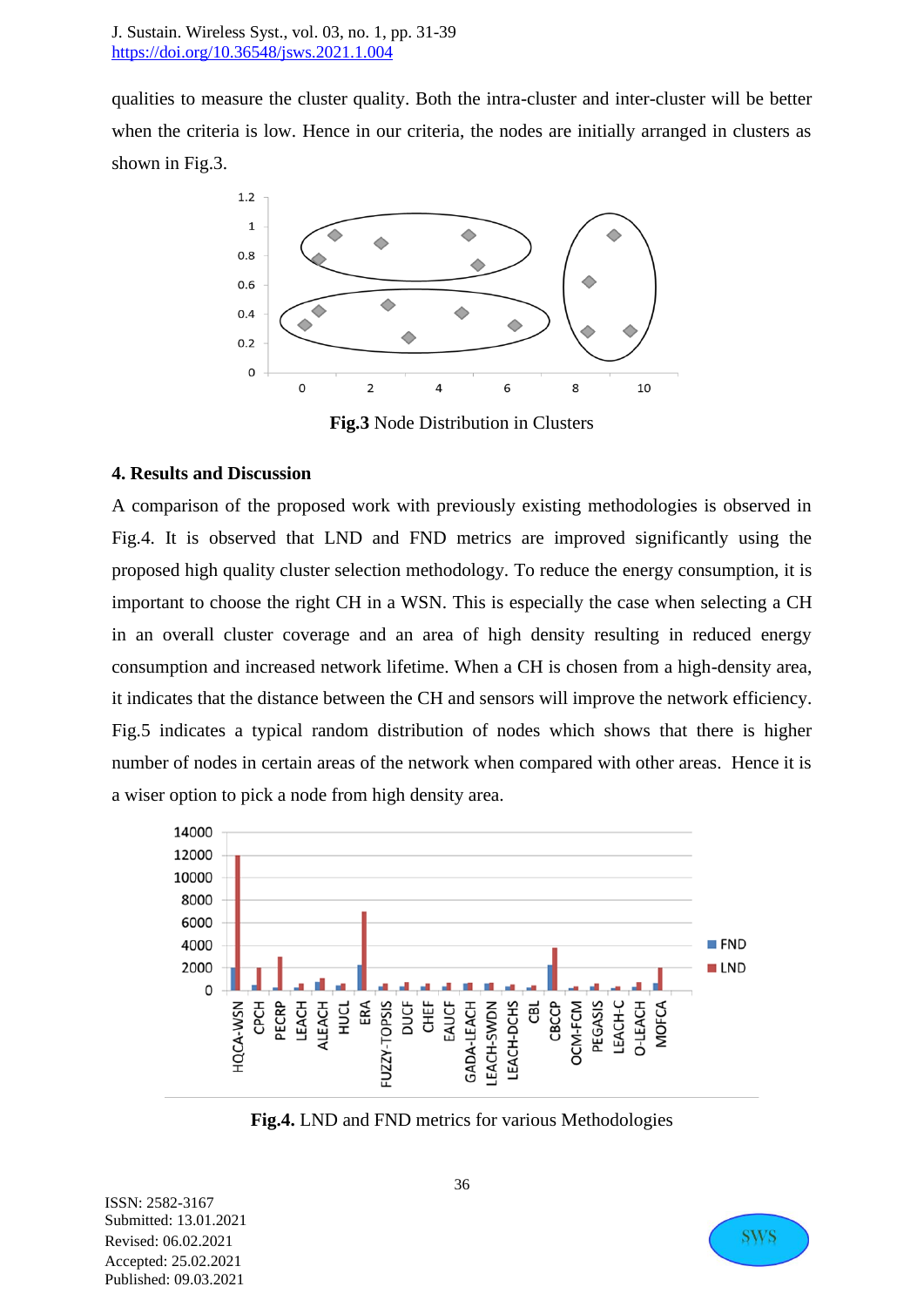

**Fig.5.** Random Distribution of Nodes

#### **5. Conclusion**

Decreasing the energy consumption and simultaneously improving network lifetime are the two challenges that shake WSNs. In the proposed work, cluster quality is used as the defining factor to analyse and segregate the nodes. Depending on the highest quality of clusters and two methods based on many criteria, the nodes are classified. Evaluation of cluster quality depends on distribution of nodes, intra-cluster and inter-cluster intervals. Based on this evaluation, we have also introduced a method for error identification. Using confidence level as the criterion, the number of clusters is determined. It is also possible to choose multiple clusters in areas of high node distribution as well as in dense areas. The cluster heads in the proposed algorithm are chosen based on the distance to the BS, distance between the neighbouring nodes, number of neighbouring nodes, energy consumption of the nodes and the residual energy. Experimental observations indicate that it is possible to improve LND and FND network lifetime when compared with other methods. The average total energy of the network can be reduced at the starting phase while it is also possible to improve the average energy consumption. The major advantages of this work are better selection of primary centres for clustering and improvement in the clustering process. In processes like Cmeans, the primary selection will have a high impact on cluster quality. In large scale networks, high scalability is achieved using the propose method. As future scope, the proposed method can be further elevated by taking into consideration more parameters like peripheral density of individual nodes, optimal cluster estimation using density and new energy model.

ISSN: 2582-3167 Submitted: 13.01.2021 Revised: 06.02.2021 Accepted: 25.02.2021 Published: 09.03.2021



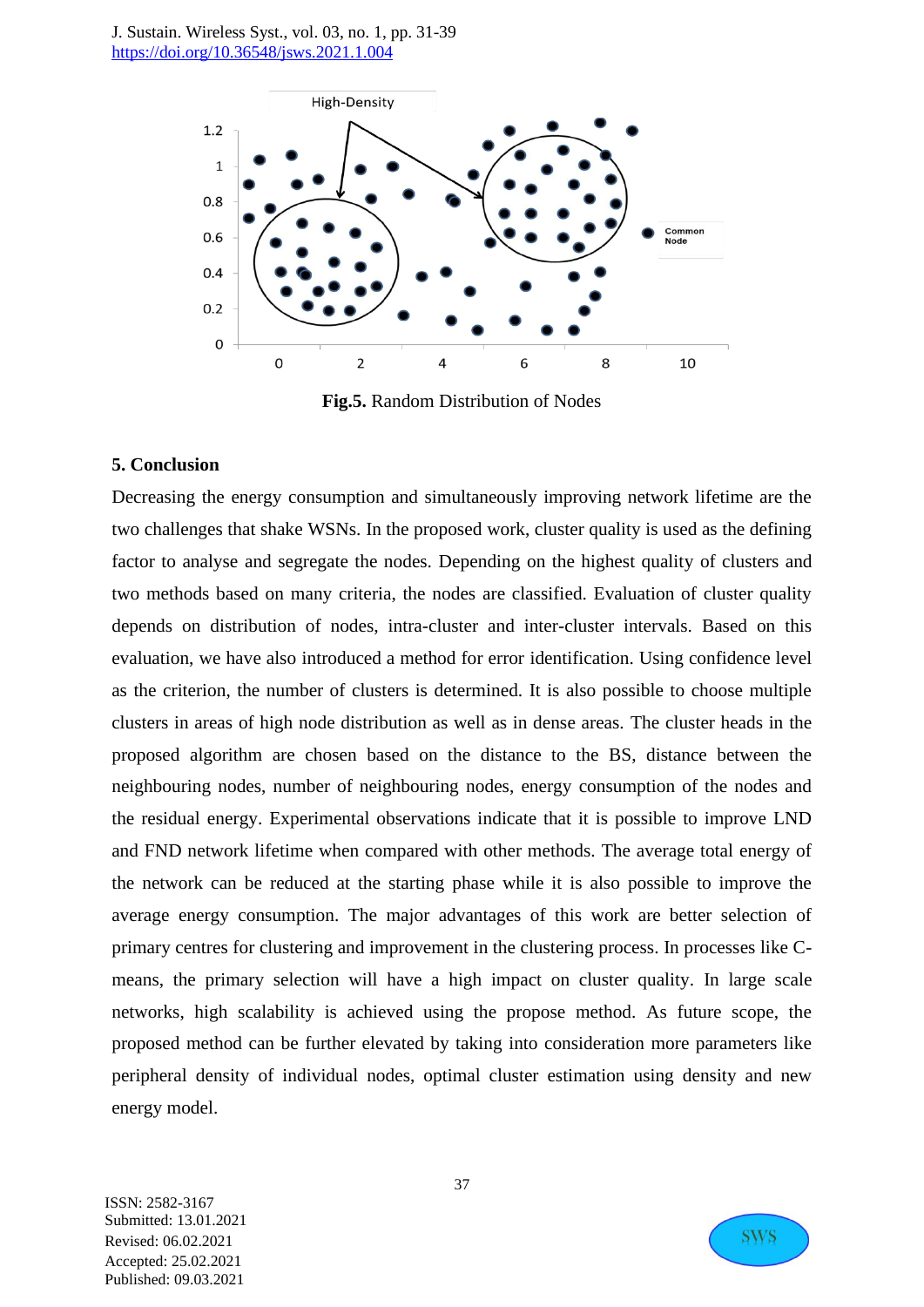### **References**

- [1] Wang, J., Gu, X., Liu, W., Sangaiah, A. K., & Kim, H. J. (2019). An empower hamilton loop based data collection algorithm with mobile agent for WSNs. *Human-centric Computing and Information Sciences*, *9*(1), 1-14.
- [2] Wang, J., Gao, Y., Zhou, C., Sherratt, S., & Wang, L. (2020). Optimal coverage multipath scheduling scheme with multiple mobile sinks for WSNs. *Computers, Materials & Continua*, *62*(2), 695-711.
- [3] Dehnavi-Arani, S., Sadegheih, A., Mehrjerdi, Y. Z., & Honarvar, M. (2020). A new biobjective integrated dynamic cell formation and AGVs' dwell point location problem on the inter-cell unidirectional single loop. *Soft Computing*, *24*(21), 16021-16042.
- [4] Clavijo-Rodriguez, A., Alonso-Eugenio, V., Zazo, S., & Perez-Alvarez, I. (2021). Software-In-Loop Simulation of an Underwater Wireless Sensor Network for Monitoring Seawater Quality: Parameter Selection and Performance Validation. *Sensors*, *21*(3), 966.
- [5] Thomas, S., & Mathew, T. (2019). Congestion bottleneck avoid routing in wireless sensor networks. *International Journal of Electrical & Computer Engineering (2088- 8708)*, *9*(6).
- [6] Al-Hayani, B., & Ilhan, H. (2020). Efficient cooperative image transmission in one-way multi-hop sensor network. *The International Journal of Electrical Engineering & Education*, *57*(4), 321-339.
- [7] Ma, X., Zhang, P., Theel, O., & Wei, J. (2020). Gathering data with packet-in-packet in wireless sensor networks. *Computer Networks*, *170*, 107124.
- [8] Raj, J. S. (2020). Machine Learning Based Resourceful Clustering With Load Optimization for Wireless Sensor Networks. *Journal of Ubiquitous Computing and Communication Technologies (UCCT)*, *2*(01), 29-38.
- [9] Jithish, J., & Sankaran, S. (2020). A game-theoretic approach for ensuring trustworthiness in cyber‐physical systems with applications to multiloop UAV control. *Transactions on Emerging Telecommunications Technologies*, e4042.
- [10] Jithish, J., & Sankaran, S. (2020). A game‐theoretic approach for ensuring trustworthiness in cyber‐physical systems with applications to multiloop UAV control. *Transactions on Emerging Telecommunications Technologies*, e4042.
- [11] Ruth Anita Shirley D, Ranjani K, Gokulalakshmi Arunachalam, Janeera D.A., "Distributed Gardening System Using Object Recognition and Visual Servoing" In